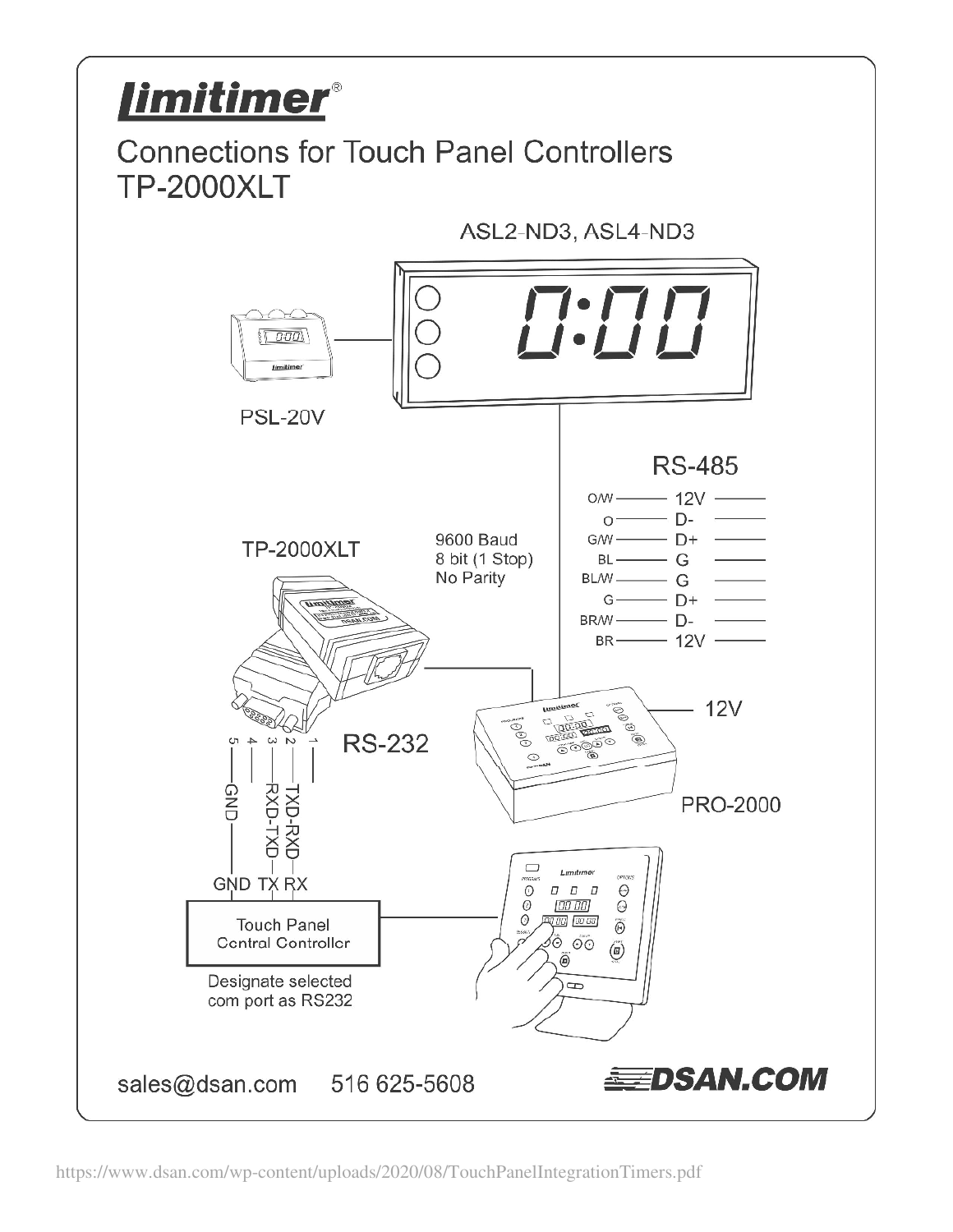## **Speaker Timer Serial Control Protocol Limitimer ASCII API**

These messages are formatted as follows:

> Command String Space | Checksum High | Checksum Low | <CR>

×.

- Checksum -

Checksum

I

Baud Rate 9600 Data: 8-bit Parity: None Stop Bit: 1

Add all bytes of Command String and Space; Use lower 2 digits Example: "PRG1"  $0x50+0x52+0x47+0x31+0x20 = 0x13A$ Checksum High =  $3$  Checksum Low =  $A$ Full Message >PRG1<SP>3A<CR>\*

Don't forget to include the ">" – start of message.

\*When sending commands to Limitimer, use carriage return delimiter "/x0D" (Forward slash). Return delimiter is "\x0D"

## Buttons: (to Limitimer)

| Command<br><b>String</b> | Description                                       | <b>Full Message</b>                     |
|--------------------------|---------------------------------------------------|-----------------------------------------|
| PRG1                     | Program 1 button                                  | PRG13A <cr< td=""></cr<>                |
| PRG <sub>2</sub>         | Program 2 button                                  | $>$ PRG2 3B <cr<math>&gt;</cr<math>     |
| PRG3                     | Program 3 button                                  | PRG33CC <sub>CP</sub>                   |
| <b>SESS</b>              | Program 4 (Session) button                        | $>$ SESS 5E $\leq$ CR $>$               |
| <b>TTUP</b>              | Total Time Up button                              | >TTUP 6D <cr></cr>                      |
| <b>TTDN</b>              | <b>Total Time Down button</b>                     | >TTDN 5A <cr></cr>                      |
| <b>STUP</b>              | Sum-Up Time Up button                             | >STUP 6C <cr></cr>                      |
| <b>STDN</b>              | Sum-Up Time Down button                           | >STDN 59 <cr></cr>                      |
| <b>SSEC</b>              | Set Seconds button                                | >SSEC 4E <cr></cr>                      |
| <b>CLR</b>               | Clear button                                      | $\angle$ CLR 01 <cr<math>&gt;</cr<math> |
| <b>BEEP</b>              | Beep button                                       | >BEEP 3C <cr></cr>                      |
| <b>BLNK</b>              | <b>Blink button</b>                               | >BLNK 47 <cr></cr>                      |
| <b>REPT</b>              | Repeat button                                     | >REPT 5B <cr></cr>                      |
| <b>STOP</b>              | Start/Stop button                                 | $>$ STOP 66 $\leq$ CR $>$               |
| <b>ENTIME</b>            | Enable Timer Display on Large Signal Light*       | >ENTIME E2 <cr></cr>                    |
| <b>DISTIME</b>           | Disable Timer Display on Large Signal Light*      | >DISTIME 2F <cr></cr>                   |
| <b>INCMIN</b>            | <b>Increment Large Signal Light Minutes</b>       | >INCMIN DE <cr></cr>                    |
|                          | <b>INCHOUR</b> Increment Large Signal Light Hours | >INCHOUR 38 <cr></cr>                   |

\*If disabled, large clock will either display time-of-day or blank depedning on its DIP switch #9

https://www.dsan.com/wp-content/uploads/2020/08/TouchPanelIntegrationTimers.pdf